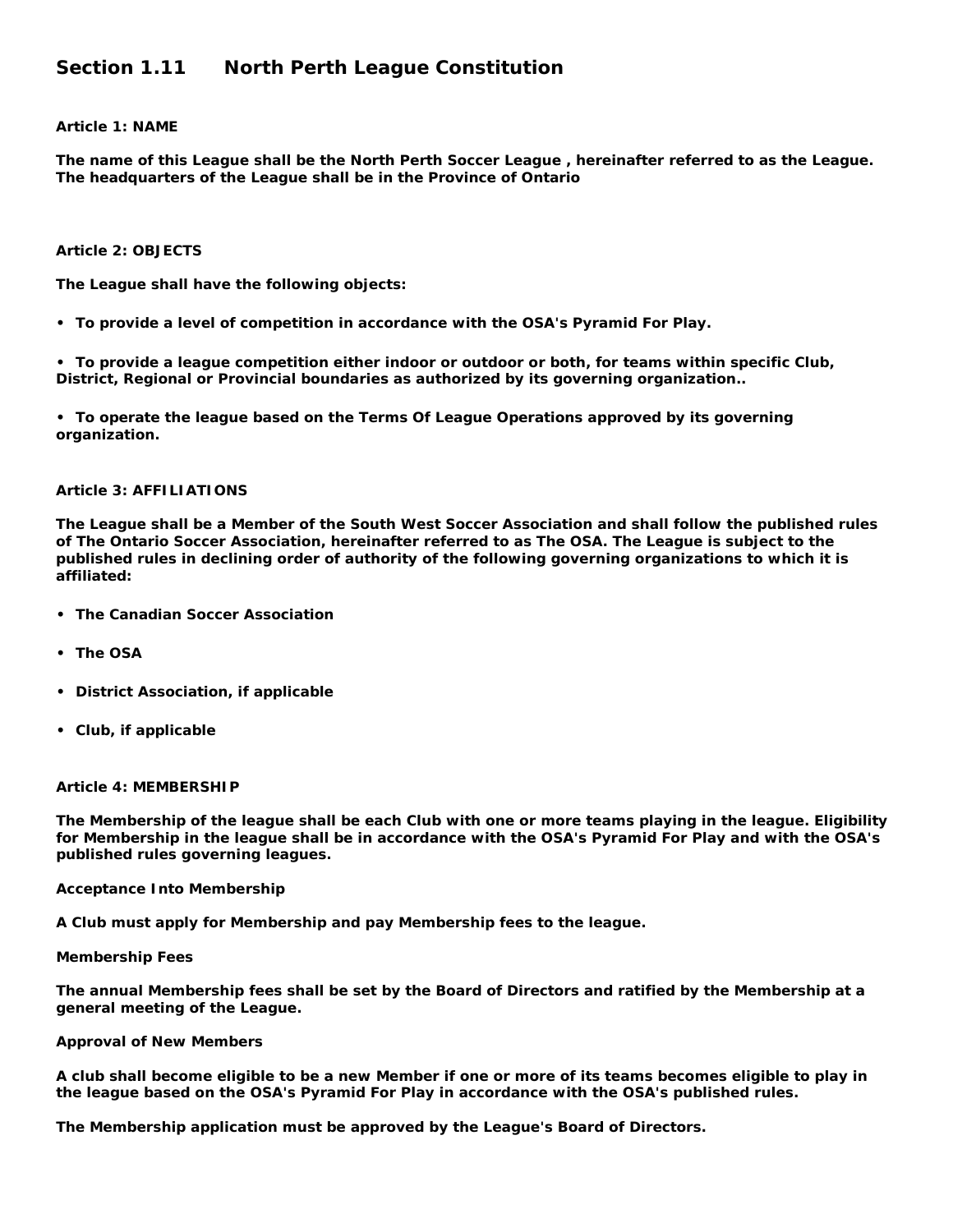## **Membership Renewal**

**A Club will renew its Membership by completing the required forms for Membership renewal, providing that it still has a team eligible to play in the league based on the OSA's Pyramid For Play in accordance with the OSA's published rules.** 

**Rights of Members** 

**Members shall be accorded the following rights:** 

- **· To be governed in accordance with The OSA and the League's published rules,**
- **· To participate in League sanctioned competitions,**
- **· To attend and vote at all general meetings called by the League,**
- **· To enter teams in the league in accordance with the OSA's published rules.**

#### **Discipline of a Member**

**A Member may be fined, censured, suspended or expelled from Membership for cause and only after charges have been laid in accordance with the League's rules and regulations and a hearing held in accordance with the League's rules and regulations and the OSA's published rules. A Member whose Membership has been suspended loses all rights of Membership until the suspension has been terminated.** 

**Termination of Membership** 

**Membership in the League shall be deemed to have been terminated:** 

- **If the Member submits a signed letter of withdrawal to the League**
- **If the Member is expelled by the League.**

:

**If the Member fails to renew Membership in accordance with the By-Law.** 

#### **ARTICLE 5: BOARD OF DIRECTORS**

**The League shall be governed by a Board of Directors which shall consist of at least 5 individuals, or such number not to be less than 5 , as may be amended from time to time in accordance with the League's By-Laws. These individuals shall hold the positions of:** 

**President Vice- President Secretary Treasurer Referee In Chief** 

**A Director may hold more than one position.** 

**A Director shall be 17 years of age or older and shall not be an undischarged bankrupt.** 

**A Director shall serve for a term of two years or until his or her successor is elected or appointed.** 

**After an initial Board of Directors has been appointed, the positions of President, Treasurer and Referee In Chief, shall be elected in even numbered years while the positions of Vice President, Secretary, shall be elected in odd numbered years.**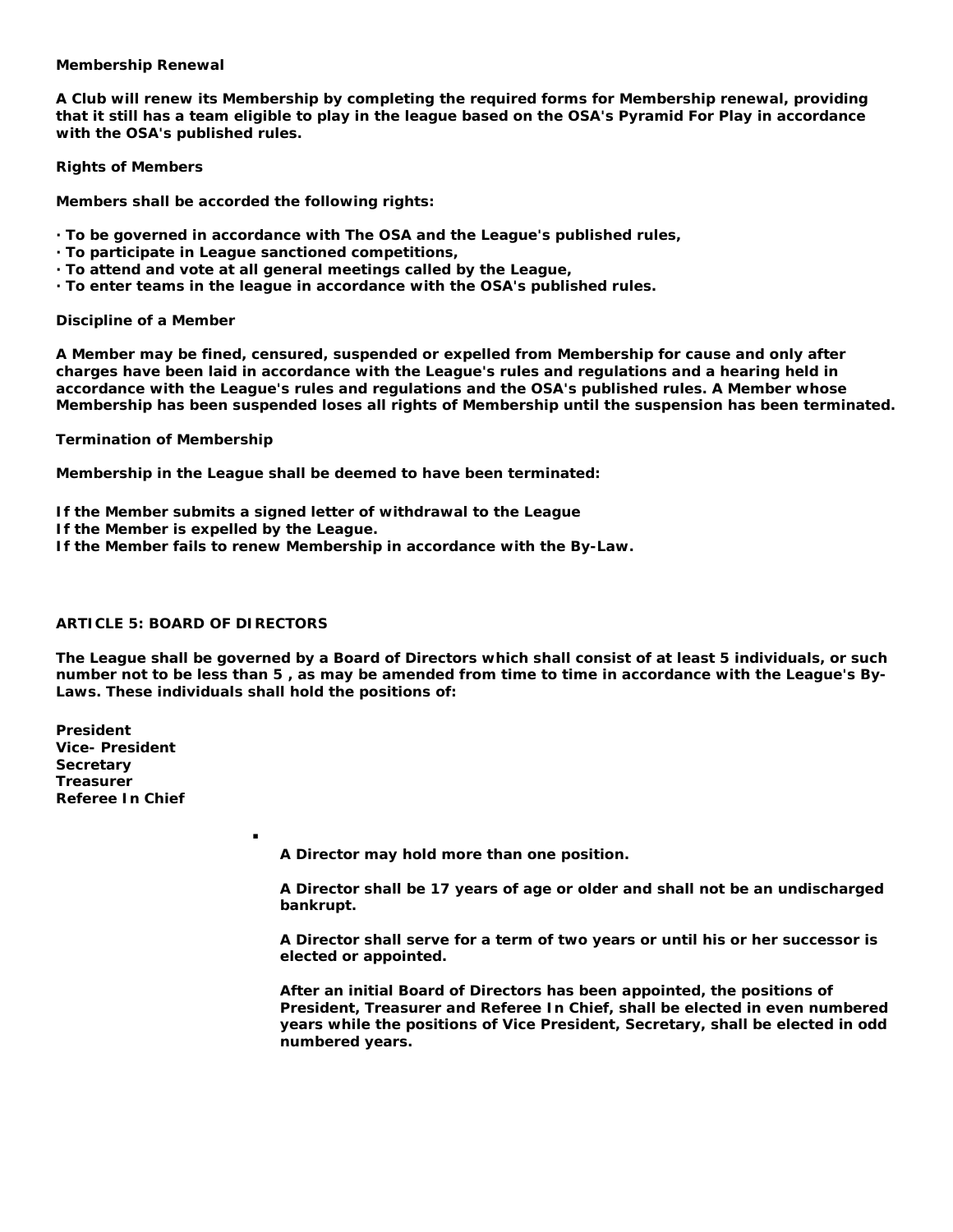# **Director Vacancy**

**A Director has the right to resign her or his position by submitting a signed letter of resignation to the League.** 

**A vacancy on the Board of Directors and their respective position(s) held, caused by death, or resignation which has been accepted by the Board of Directors, shall be filled by a majority vote of the Board of Directors. The successor Director shall hold his or her incumbent's position(s) for the remainder of the term being filled.** 

**Removal of Director** 

**No member of the Board of Directors shall be removed for arbitrary reasons but may be removed if:** 

**• The Director is unable to perform the duties expected of the position due to, but not limited to, any of the following reasons:** 

- **• If she/he becomes incapable of performing the business of the League**
- **• If she/he is absent from two or more meetings of the Board without satisfactory reason**
- **• If she/he no longer resides in reasonable proximity to the League**
- **• If she/he becomes, or is discovered to be, an undischarged bankrupt; or**
- **• The Director has compromised the integrity of the League due to, but not limited to, any of the following reasons:**
- **• If she/he has been found guilty of an offence under the Harassment Policy of The OSA**
- **• If she/he has been found guilty of an offence involving violence under the Discipline Policy of The OSA**
- **• If she/he has failed to properly account for monies or other property belonging to the League**

**• If she/he has been found guilty of a criminal offence regardless of whether or not the offence directly affected the League** 

**• If she/he has been found guilty of failing to act in accordance with the Conflict of Interest Policy of The OSA** 

**A member of the Board of Directors holding his or her respective position(s), as Director or other position(s), may be removed from office by the Board of Directors for good and sufficient cause by a twothirds vote of the Board of Directors present, provided notice to remove the Director has been given to all Directors of the League. If a Director is removed by the Board of Directors, the Board of Directors may appoint a successor to the incumbent's position(s) for the remainder of the term being filled.** 

**A member of the Board of Directors may also be removed from office for good and sufficient cause at a meeting of the Members of the League provided notice to remove the Director has been given to persons entitled to attend the Members' meeting. If a Director is removed at a Members' meeting, the Members entitled to vote may elect a successor to fill all position(s) held by the removed Director for the remainder of his or her term being filled.** 

**Conflict of Interest and Standards of Conduct** 

**The Directors shall be subject to the** *[Conflict of Interest Policy 21.0](http://www.soccer.on.ca/Publications/mam.nsf/71526f2c5ac3fee085256a8e00521dda/c40b31905f8fcb2e8525707e006cea75?OpenDocument)* **in the OSA's published rules.**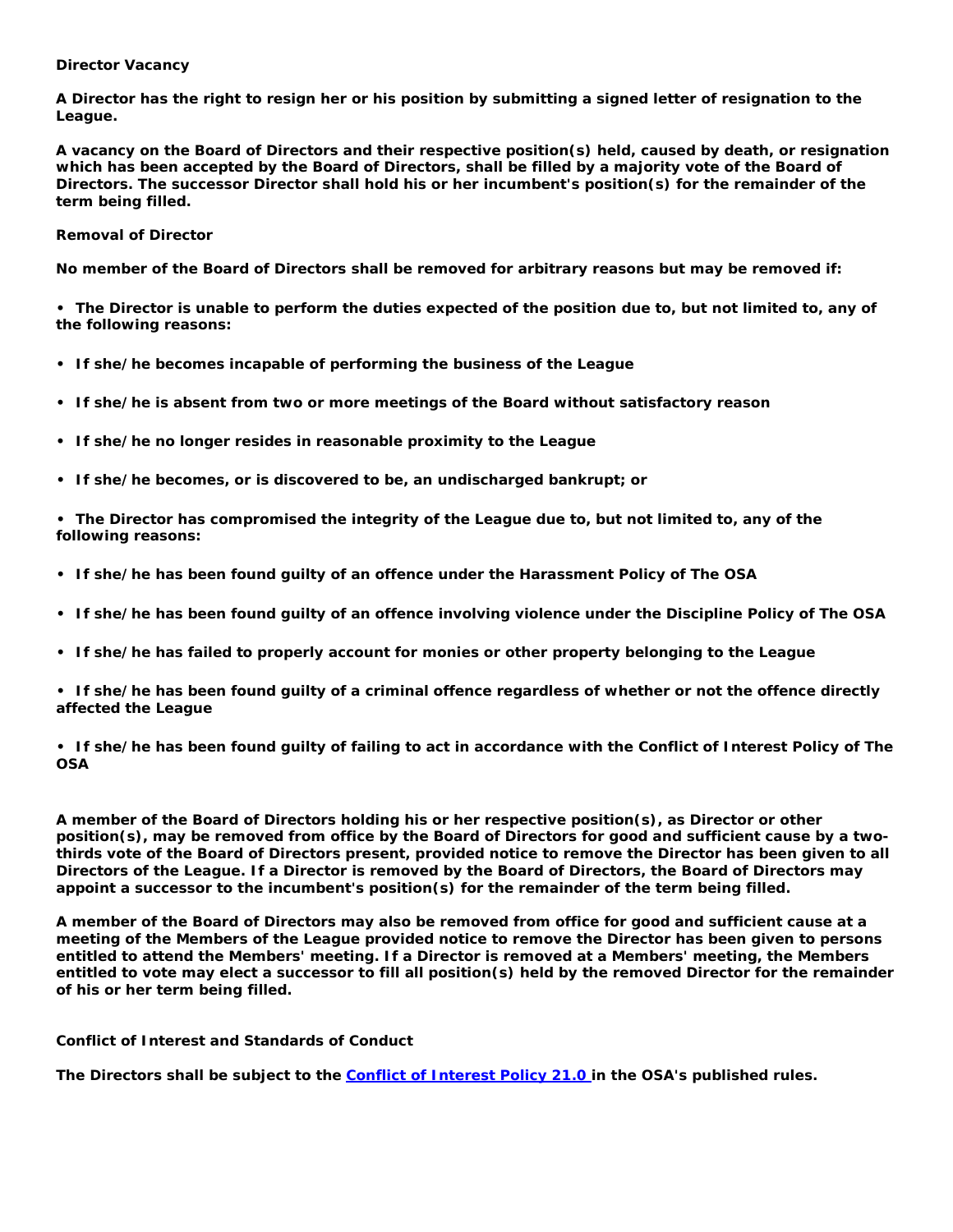# **Duties of Board of Directors**

**The Board of Directors shall conduct the business of the League during the periods between general meetings of the League and in accordance with the authority granted to it in the rules and regulations of the League.** 

**The Board of Directors shall be responsible for the appointment and renewal of appointments of all positions within the League except for those positions elected by the Membership of the League. This shall include the appointment of volunteer and paid positions for coach and administrator positions within the League's operations. The selection process and the appointments shall be based on procedures outlined in the League's rules and regulations.** 

**The Board of Directors may also revoke, for cause, any appointment providing that it has followed the procedures for revoking an appointment as outlined in the League's rules and regulations.** 

# **Duties of Directors**

*President* 

**Except:** 

- **• As provided for in the Dispute Resolution Policy of the OSA, and**
- **• Where the President delegates the responsibility to another person,**

**The President shall preside at all general meetings of the League and of the Board of Directors. The President shall be ex officio a member of all committees, except any nominations committee; shall appoint all chairs of standing and special committees subject to ratification by the Board; coordinate all duties of the Board, committees, staff; and shall be the spokesperson for the League.** 

## *Vice-President*

**The Vice President shall act in the absence of the President and shall have other powers as assigned by the Board.** 

# *Treasurer*

**The Treasurer shall ensure that full and accurate records are kept of the accounts of the League; shall report to the Board of Directors at least once per quarter; and shall submit an Annual Report to the Annual General Meeting.** 

## *Secretary*

**The Secretary shall keep a record of all minutes of the organization; keep on file all committee reports; notify officers and committee members of their election or appointment; furnish committees with those documents required to perform their duties; sign all certified copies of acts of the organization, unless otherwise specified in the League's rules and regulations; maintain record books in which the constitution, rules and regulations and minutes are entered and to have the current record books available at each meeting; to send out to the Membership a notice of each general meeting; to send out to the board notice of each meeting; conduct the general correspondence of the organization that is not the proper function of another office or committee; prepare, prior to each meeting in consultation with the presiding officer, an order of business; and in the absence of the president and vice-president to preside until the immediate election or appointment of a new presiding officer.** 

# *Other Director Positions*

**The duties of other Director Positions shall be determined by the Board of Directors.**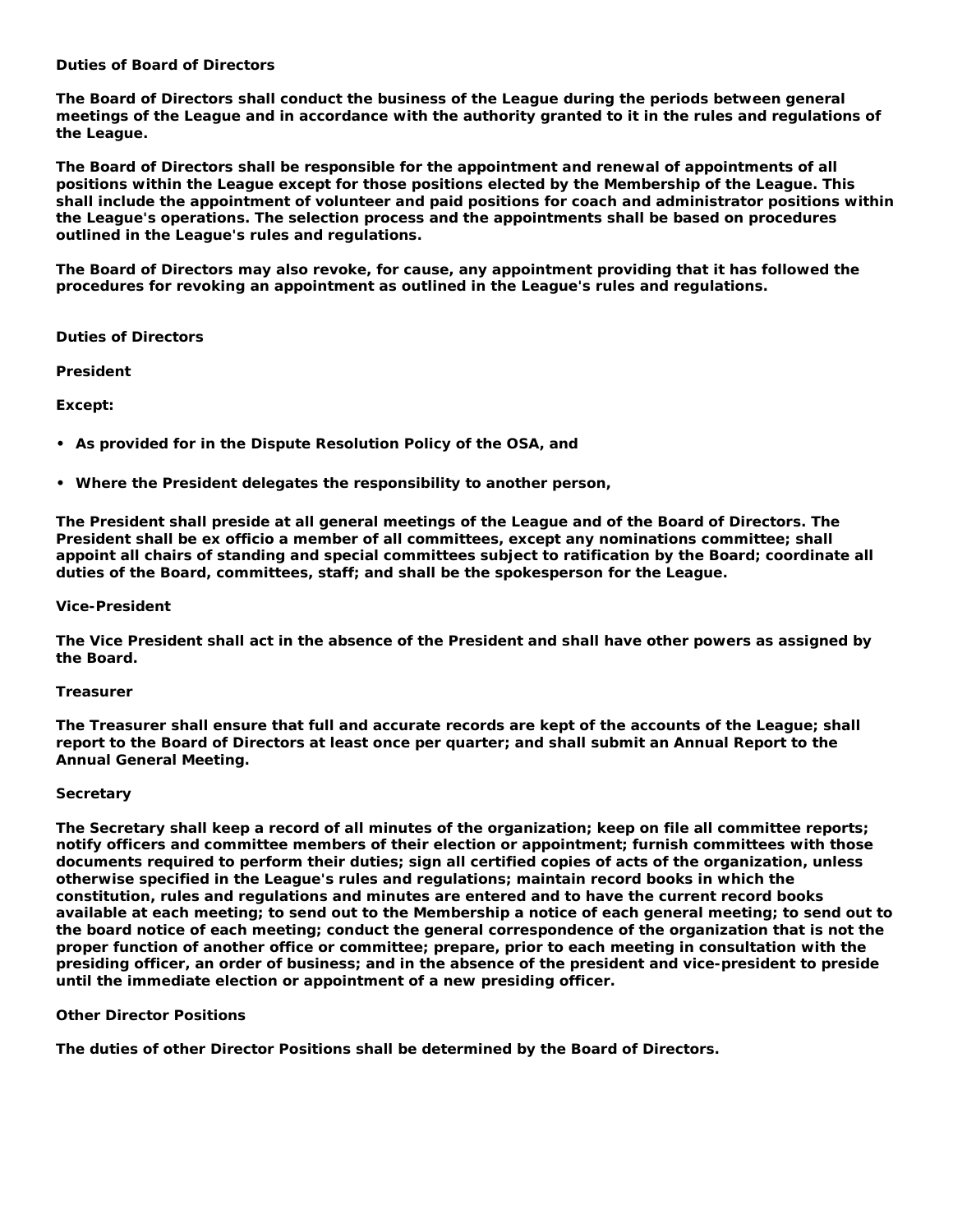# **Nominations and Elections**

**Nominations for positions on the Board of Directors may be made by any Member at the annual general meeting or at a Special General Meeting called for that purpose.** 

**Nominations and elections for positions open shall be held in the order of the positions listed in the Constitution.** 

**Election shall be by secret ballot, but in the event only one candidate is nominated, no vote is required and the nominated candidate shall be declared elected by acclamation.** 

**A majority of the votes cast shall be required to elect Directors. In the event no candidate receives a majority, the candidate with the least votes shall be dropped from the ballot and another vote shall be held.** 

**Article 6: MEETINGS** 

## **General Meetings:**

**An official notice of each meeting shall be given to all Members at least 14 days before the meeting is to be held, at such place, and at such date as the Board of Directors may determine. Such notification shall be by any of the following:** 

- **Regular mail**
- **Email**
- **Fax**
- **Website notice**
- **Newspaper announcement**
- **Any other method determined by the Members**

**Ten voting Members or 25% of the voting Membership, whichever is less, shall form a quorum at all general meetings of the League. Any question shall be decided by a majority of the votes unless otherwise required by this By-Law or other law.**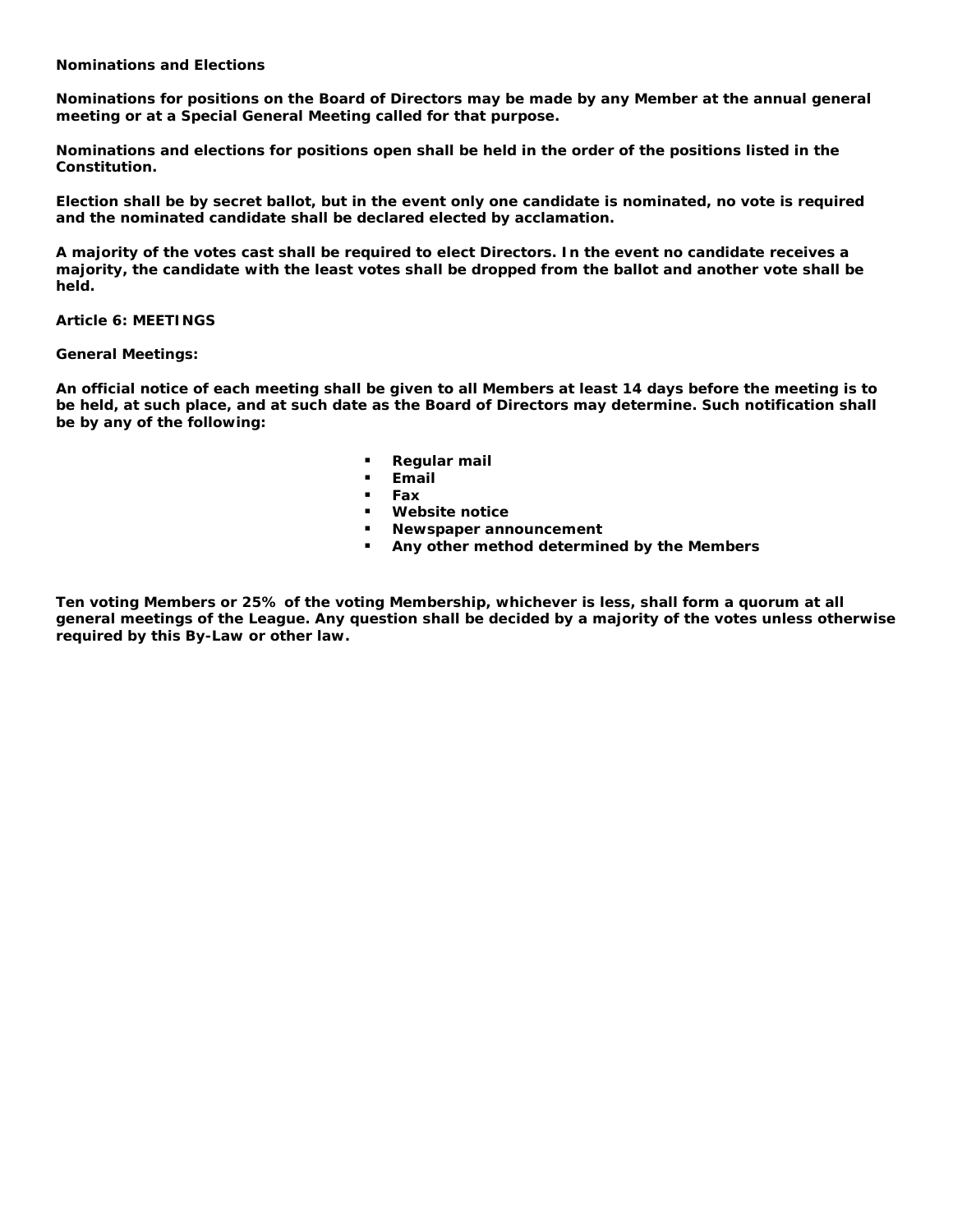# **Annual General Meeting:**

**The League shall hold its Annual General Meeting not later than January 31 of the following year. The agenda of the Annual General meeting shall include:** 

- **• Roll Call**
- **• Credentials Report**
- **• Minutes of Previous Annual General Meeting**
- **• President's Address**
- **• Officers' Reports**
- **• Treasurer's Report**
- **• Auditor's Report**
- **• Appointment of Auditors**
- **• Other Reports**
- **• Unfinished Business**
- **• Amendments to the By-Laws**
- **• Election of Officers and Directors**
- **• Any Other Business**
- **• Adjournment**

**Special General Meeting:** 

**A Special General Meeting of the League:** 

**a) may be called by the Board of Directors, or** 

**b) shall be called by the Board of Directors upon receipt of a written request submitted to the League by registered mail, certified mail, trace mail, courier service, hand delivery, fax or e-mail, signed by not less than 25 Members or 25% of the voting Membership, whichever is less, setting out the items of business to be conducted at the Special General Meeting. The Special General Meeting shall be held within 30 days of receipt of the written request from the Members.** 

**Only the business set out in the notice of the Special General Meeting shall be considered.** 

**League General Meeting:** 

**A League General Meeting shall be called by the Board of Directors to deal with the regular business of the league.** 

**Voting at General Meeting:** 

**At an Annual General Meeting or at a Special General Meeting, each Member is entitled to one vote.** 

**At a League General Meeting, each Member is entitled to one vote.**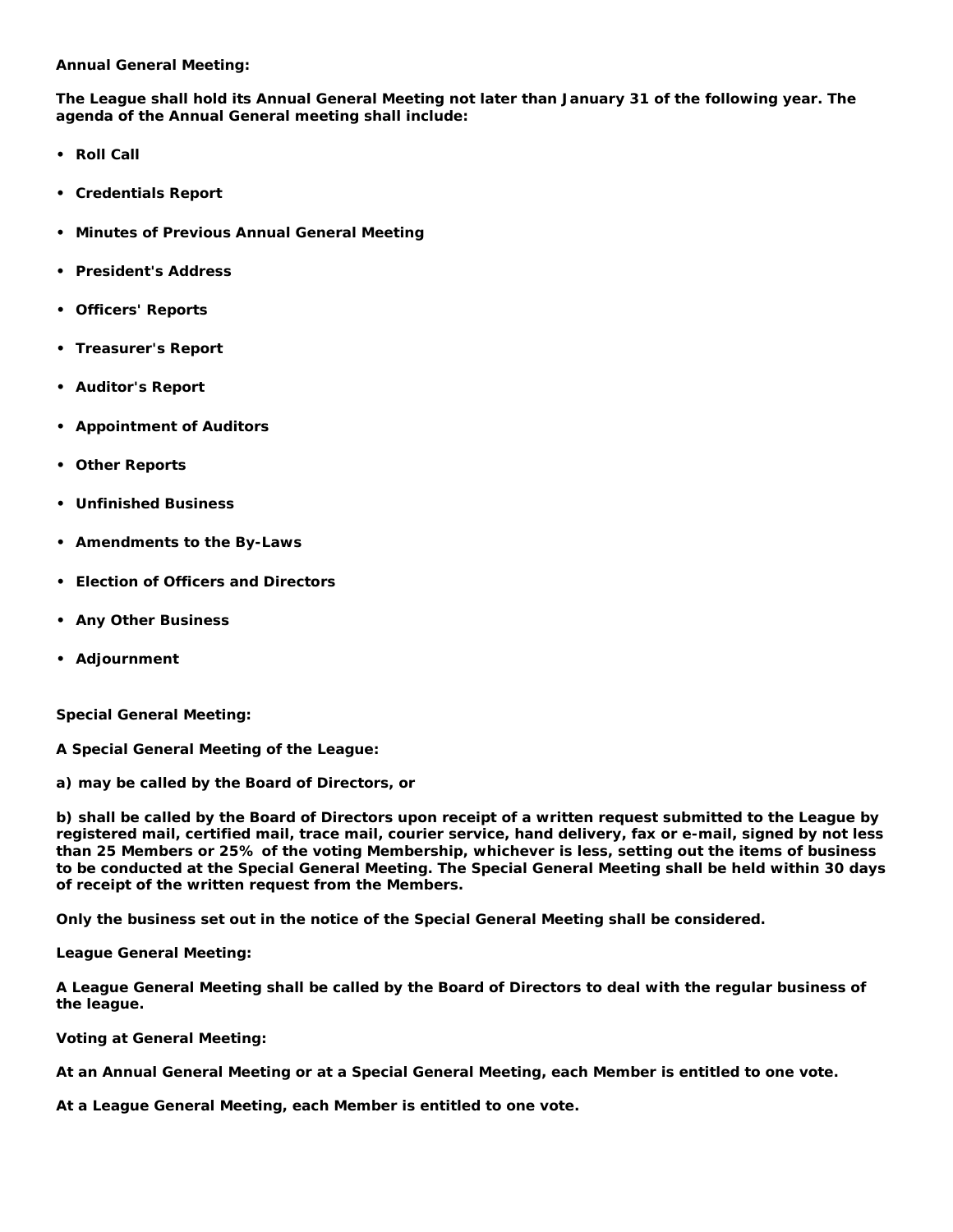# **Proxy Voting at General Meeting:**

**Every member entitled to vote at a meeting of Members may by means of a proxy appoint another Member or a person as the member's nominee to attend and act at the meeting in the manner, to the extent and with the power conferred by the proxy.** 

**A Member and/or its delegates, may only hold in total one (1) proxy. A non-Member may only hold one proxy.** 

**The format for the proxy, and the issue, or issues, for which the proxy may be cast are as defined in the Rules and Regulations.** 

**Board of Directors Meeting :** 

**The Board of Directors shall meet at least 4 times per year, upon 14 days notice given by the President and Secretary, at such place and time as the Board of Directors may determine.** 

**A majority of the members of the Board of Directors shall form a quorum at all meetings of the Board. Questions arising at any meeting shall be decided by a majority of votes where each director is entitled to cast one vote.** 

**Article 7: COMMITTEES** 

**The Membership at any general meeting, or the Board of Directors at any meeting of the Board, may establish a standing committee or special committee to carry out specific business or programs of the League.** 

# **Article 8: PROCEDURES GOVERNING MEETINGS**

**All meetings of the League shall be conducted in accordance with the most recently published Robert's Rules of Order Newly Revised except as may be otherwise stipulated in this By-Law or other Rules and Regulations of the League.** 

# **Article 9: BY-LAWS AND AMENDMENTS**

**(a) By-Law amendments may be proposed by the Board of Directors, or submitted by a Member to the League** 

**in writing at least 21 days prior to a general meeting of the League; and must be approved by a majority vote of the Board of Directors, and by a 2/3's vote of the Membership voting in person or by proxy at a meeting of the League duly called for that purpose.** 

**(b) All Members entitled to vote shall be notified with the League's notice of the said Members' meeting about By-Law amendments** 

**referred to in subparagraph (a) and proposed By-Laws or amendments referred to in subparagraph (c). Such notification shall be by [ [Note 6 \]](http://www.soccer.on.ca/Committee/BoardMeeting.nsf/a9af359a61231e2d8525674600573545/c73999850383f89285256d9d0007861e?OpenDocument#%5BNote%207%3A%20insert%20any%20of%20the%20foll)** 

## **Article 10: RULES AND REGULATIONS**

**The League shall have Rules and Regulations which shall include, but is not limited to, the following:** 

**a) Discipline of a Member: summary of charges regarding misconduct** 

**b) Discipline of a Member: procedures for discipline hearing** 

**c) Duties of Board of Directors: authority granted to Board regarding the business being conducted d) Duties of Board of Directors: selection process and appointment process for the appointment and** 

**renewal of appointments to the League's paid and volunteer positions** 

**e) Duties of Board of Directors: process for revoking appointments** 

**f) Voting at General Meeting: format for the proxy, and the issue, or issues, for which the proxy may be cast**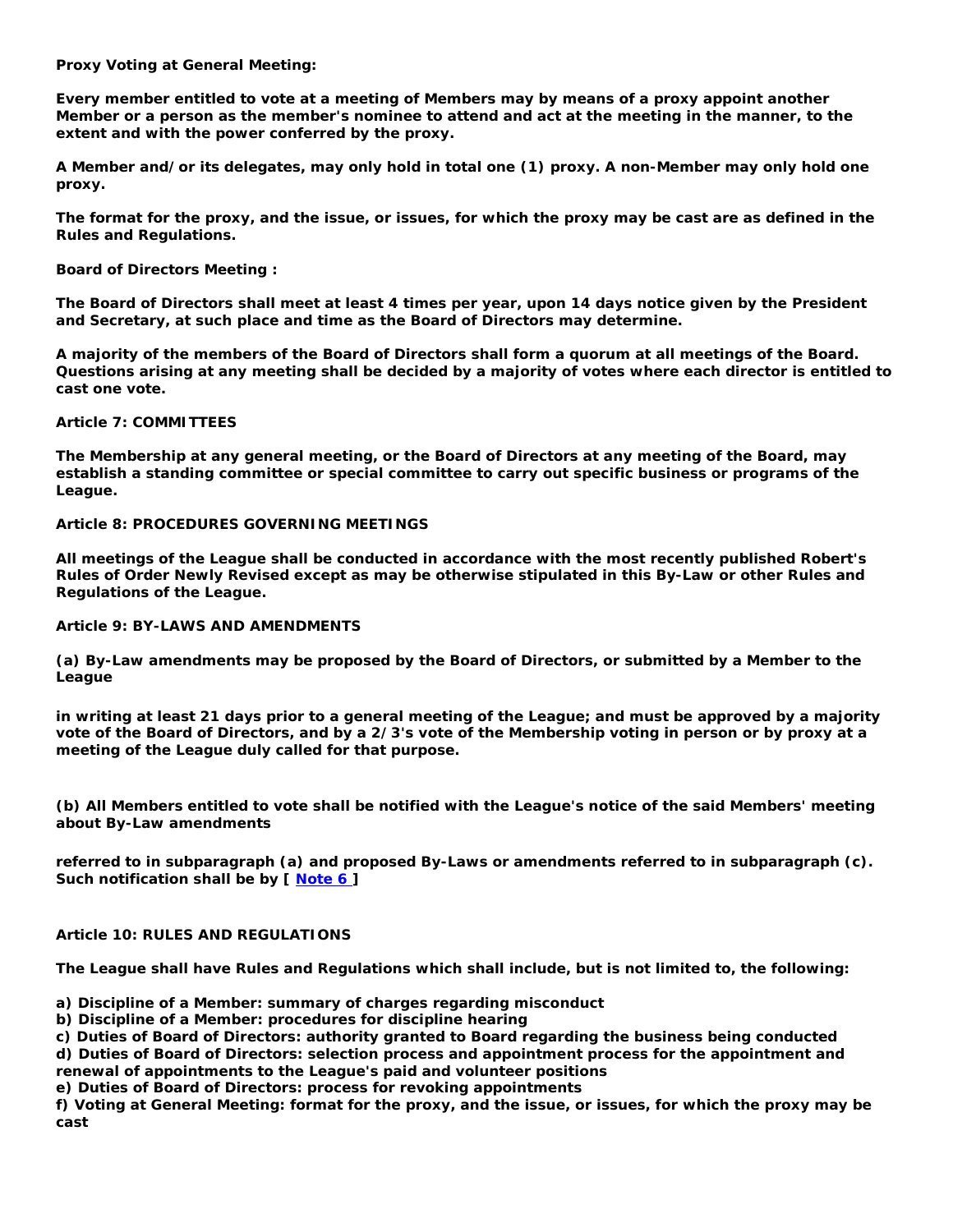**The Board of Directors may approve and publish Rules and Regulations which are not inconsistent with this By-Law and not inconsistent with the Rules and Regulations of a higher level governing organization.** 

**Amendments to the Rules and Regulations may be made by a majority vote of the Board of Directors or the Members at an Annual General Meeting or Special General Meeting. If the rules and regulations are amended by the Board of Directors the amendment shall be presented for ratification at the next Annual General Meeting or a special general meeting called for that purpose. If the amendment is not ratified, it is of no effect and the previous Rules and Regulations are then in effect.** 

**Article 11: INDEMNITY** 

**Members of the Board of Directors or other servants to the League, their heirs, executors, administrators and estate and effects respectively shall be indemnified and saved harmless at all times by the League against all costs, losses and expenses incurred by them respectively in or about the discharge of their respective duties, except such as happens from their own respective willful neglect or default.** 

**Article 12: FINANCE** 

**The accounts of the League shall:** 

- **a) be audited annually by a Chartered Accountant if the annual Gross Revenue is greater than \$30,000; or**
- **b) be reviewed annually through a Financial Review Engagement completed by a Certified General Accountant, Certified Management Accountant or Certified Accountant,. if the Annual Gross Revenue is \$30,000 or less; or**
- **c) with the consent of all its Members, be exempt from any audit or Financial Review Engagement if the Annual Gross Revenue is less that \$10,000**

**The Audit or the Financial Review Engagement statement shall be presented to the Annual General Meeting for adoption.** 

**At the Annual General Meeting of the League, a Chartered Accountant firm shall be appointed to perform the Audit or the Financial Review Engagement.** 

**The fiscal year of the League shall end on December 31 of each year, unless otherwise ordered by the Board of Directors.** 

**Article 13: DISPUTE RESOLUTION** 

**The League shall adhere to the Dispute Resolution process as published and approved by The OSA from time to time.** 

**Any Member of the League may initiate the Dispute Resolution process by communicating in writing to The OSA, with a copy to the League, the nature and facts of the dispute. The OSA, at its discretion, may proceed with the Dispute Resolution process by assigning one or more neutral persons to the dispute.** 

**The Dispute Resolution process shall not to be used for game discipline which follows the normal discipline and appeals process.** 

**The League shall make available to any Member the Dispute Resolution process when requested.**